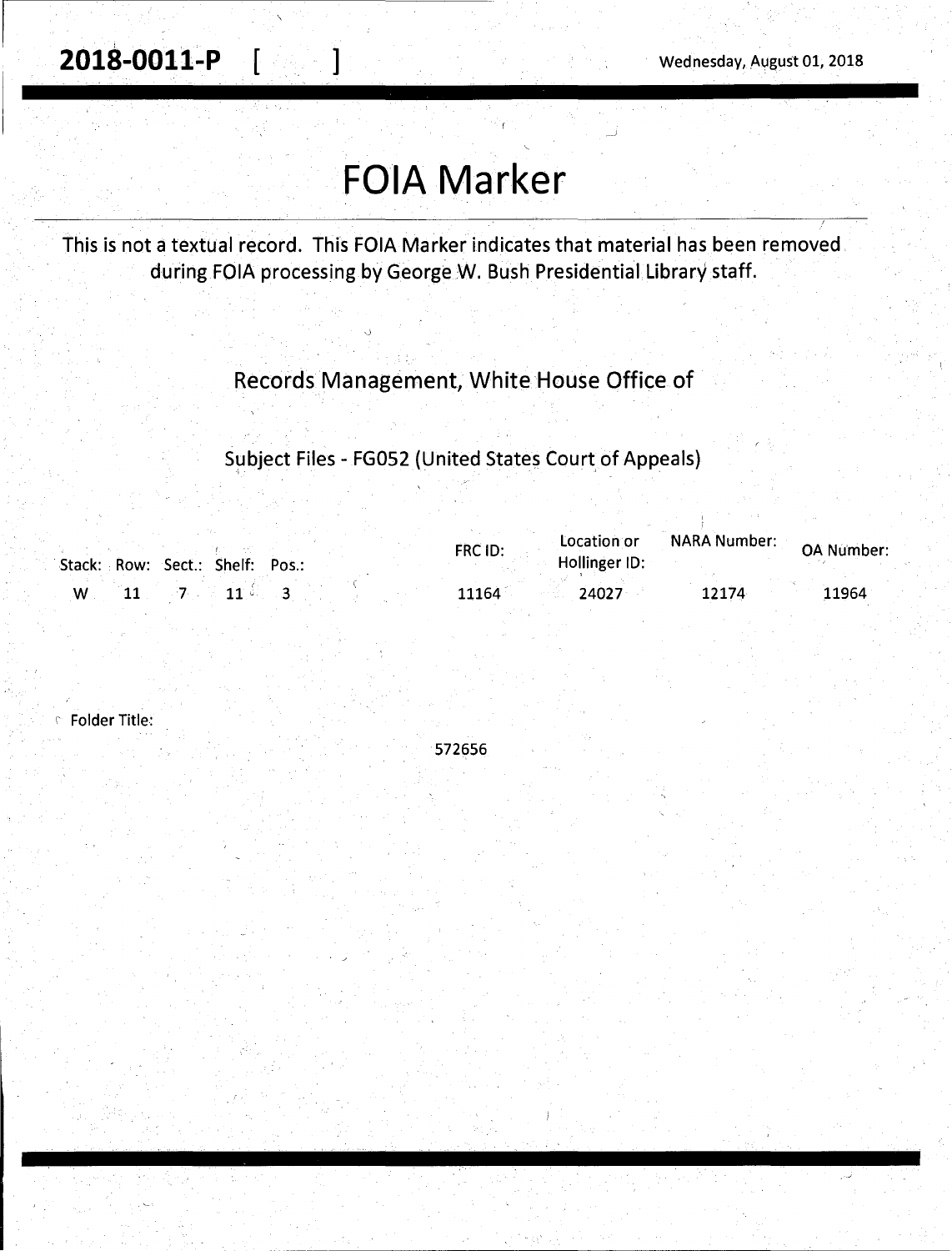## ..................................................... **Withdrawn/Redacted Material**  The George W. Bush Library

| NO. | <b>FORM</b><br><b>DOCUMENT</b> | <b>SUBJECT/TITLE</b> |                                                                                                   | <b>PAGES</b> | <b>DATE</b>         | <b>RESTRICTION(S)</b> |
|-----|--------------------------------|----------------------|---------------------------------------------------------------------------------------------------|--------------|---------------------|-----------------------|
| 001 | Email                          |                      | Re: Just Confirmed and Being Delivered ASAP! - To: G.<br>Timothy Saunders - From: Brett Kavanaugh |              | $03/13/2003$ P6/b6; |                       |
|     |                                |                      |                                                                                                   |              |                     |                       |

| <b>COLLECTION TITLE:</b><br>Records Management, White House Office of                                                                                                                                        |                                                                                                                                                                               |
|--------------------------------------------------------------------------------------------------------------------------------------------------------------------------------------------------------------|-------------------------------------------------------------------------------------------------------------------------------------------------------------------------------|
| <b>SERIES:</b><br><b>Subject Files - FG052 (United States Court of Appeals)</b>                                                                                                                              |                                                                                                                                                                               |
| <b>FOLDER TITLE:</b><br>572656                                                                                                                                                                               |                                                                                                                                                                               |
| FRC ID:<br>11164                                                                                                                                                                                             |                                                                                                                                                                               |
| Presidential Records Act - [44 U.S.C. 2204(a)]                                                                                                                                                               | <b>RESTRICTION CODES</b><br>Freedom of Information Act - [5 U.S.C. 552(b)]                                                                                                    |
| P1 National Security Classified Information [(a)(1) of the PRA]<br>P2 Relating to the appointment to Federal office $[(a)(2)$ of the PRA<br>P3 Release would violate a Federal statute $I(a)(3)$ of the PRA] | b(1) National security classified information [(b)(1) of the FOIA]<br>b(2) Release would disclose internal personnel rules and practices of<br>an agency [(b)(2) of the FOIAl |

- P4 Release would disclose trade secrets or confidential commercial or financial information  $[(a)(4)$  of the PRA]
- PS Release would disclose confidential advice between the President and his advisors, or between such advisors [a](5) of the PRA]
- P6 Release would constitute a clearly unwarranted invasion of personal privacy  $[(a)(6)$  of the PRA]
- PRM. Personal record misfile defined in accordance with 44 U.S.c. 2201(3).

Deed of Gift Restrictions

- . . . . A. Closed by Executive Order 13526 governing access to national security information.
- B. Closed by statute or by the agency which originated the document.
- C. Closed in accordance with.restrictions contained in donor's deed of gift.
- agency  $[(D)(Z)$  of the FOIA] b(3) Release would violate a Federal statute [(b)(3) of the FOIAJ
- b(4) Release would disclose trade secrets or confidential or financial information  $[(b)(4)$  of the FOIA]

)

- b(6) Release would constitute a clearly unwarranted invasion of personal privacy  $[(b)(6)$  of the FOIA]
- b(7) Release would disclose information compiled for law enforcement purposes  $[(b)(7)$  of the FOIA]
- $b(8)$  Release would disclose information concerning the regulation of financial institutions [(b)(8) of the FOIA]
- b(9) Release would disclose geological or geophysical information concerning wells [(b)(9) of the FOIA] ·

Records Not Subject to FOIA

Court Sealed - The document is withheld under a court seal and is not subject. to the Freedom of Information Act.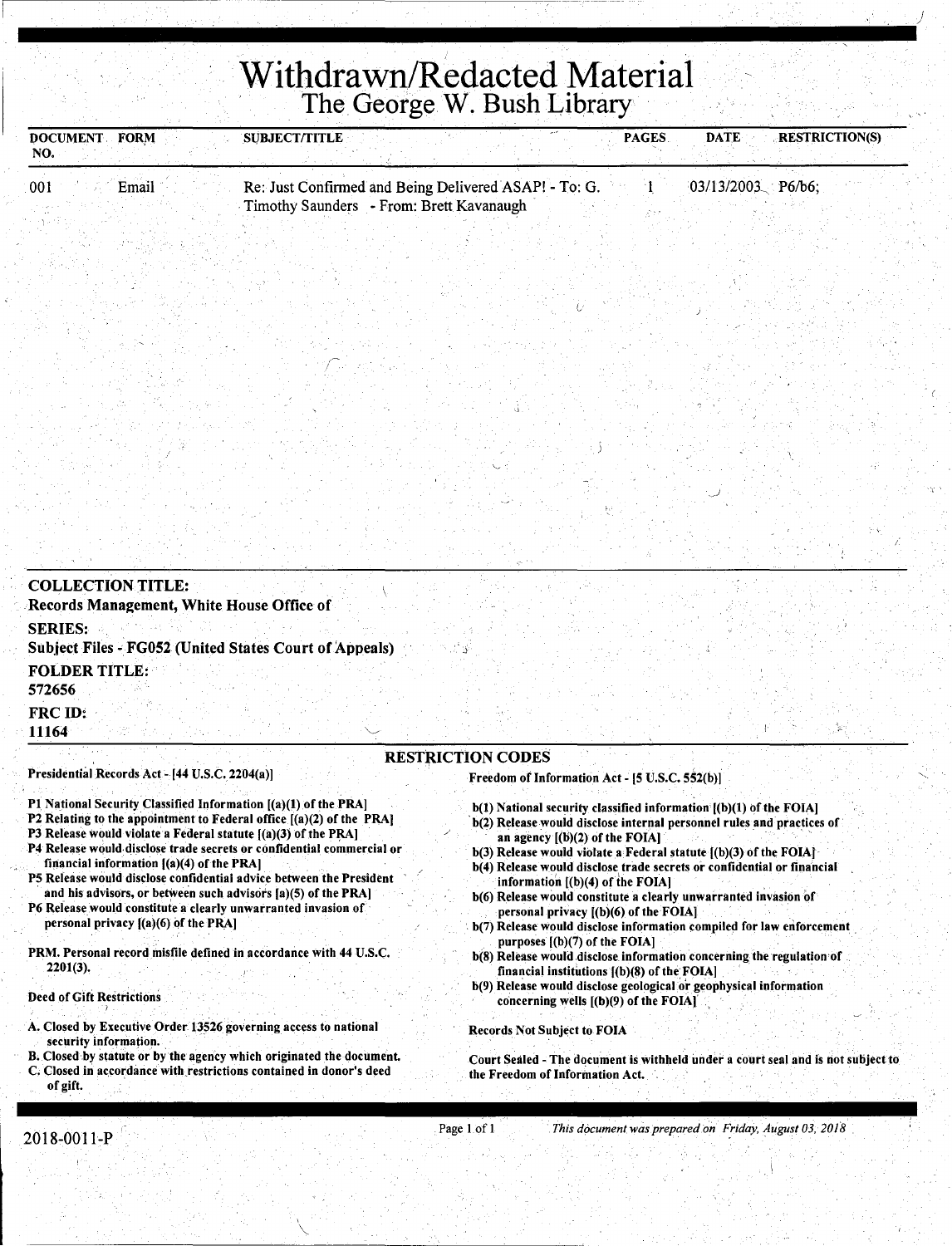15

Name

BYBEE, Jay S.

President 's Appointments STATUS - C Title

ال الي الي.<br>تحريف المسلم

United States Circuit Judge for the Ninth Circuit

Nominated Confirmed Appoin 01/07/03 03/13/03

6052

 $7265655$ 

outoper

Appourted: 3/21/03

Moted.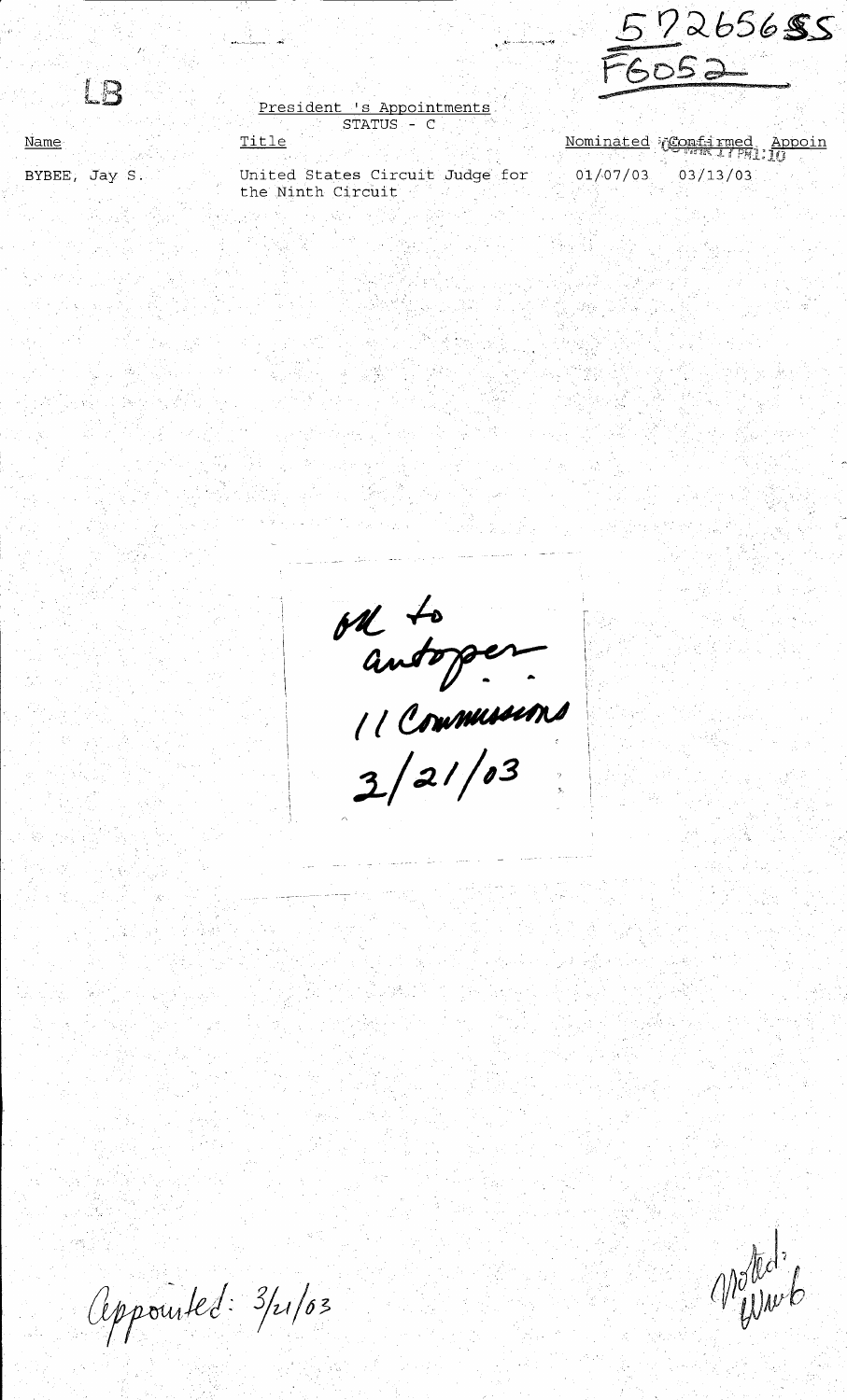

Kyle Sampson 03/1712003 11 :24:28 AM



I

Record Type: Record

To: G. Timothy Saunders/WHO/EOP@EOP

cc: See the distribution list at the bottom of this message Subject: Clearance to Appoint

You are hereby cleared to have the President sign the Commission of the following:

**Jay 5. Bybee** of Nevada, to be a Judge of the U.S. Court of Appeals for the Ninth Circuit.

.Please let us know when the commission has been signed. Thanks.

Message Copied To:

Harriet Miers/WHO/EOP@Exchange@EOP William w. McCathran/WHO/EOP@EOP David E. Kalbaugh/WHO/EOP@EOP Alberto R. Gonzales/WHO/EOP@Exchange@EOP David G. Leitch/WHO/EOP@Exchange@EOP Brett M. Kavanaugh/WHO/EOP@EOP .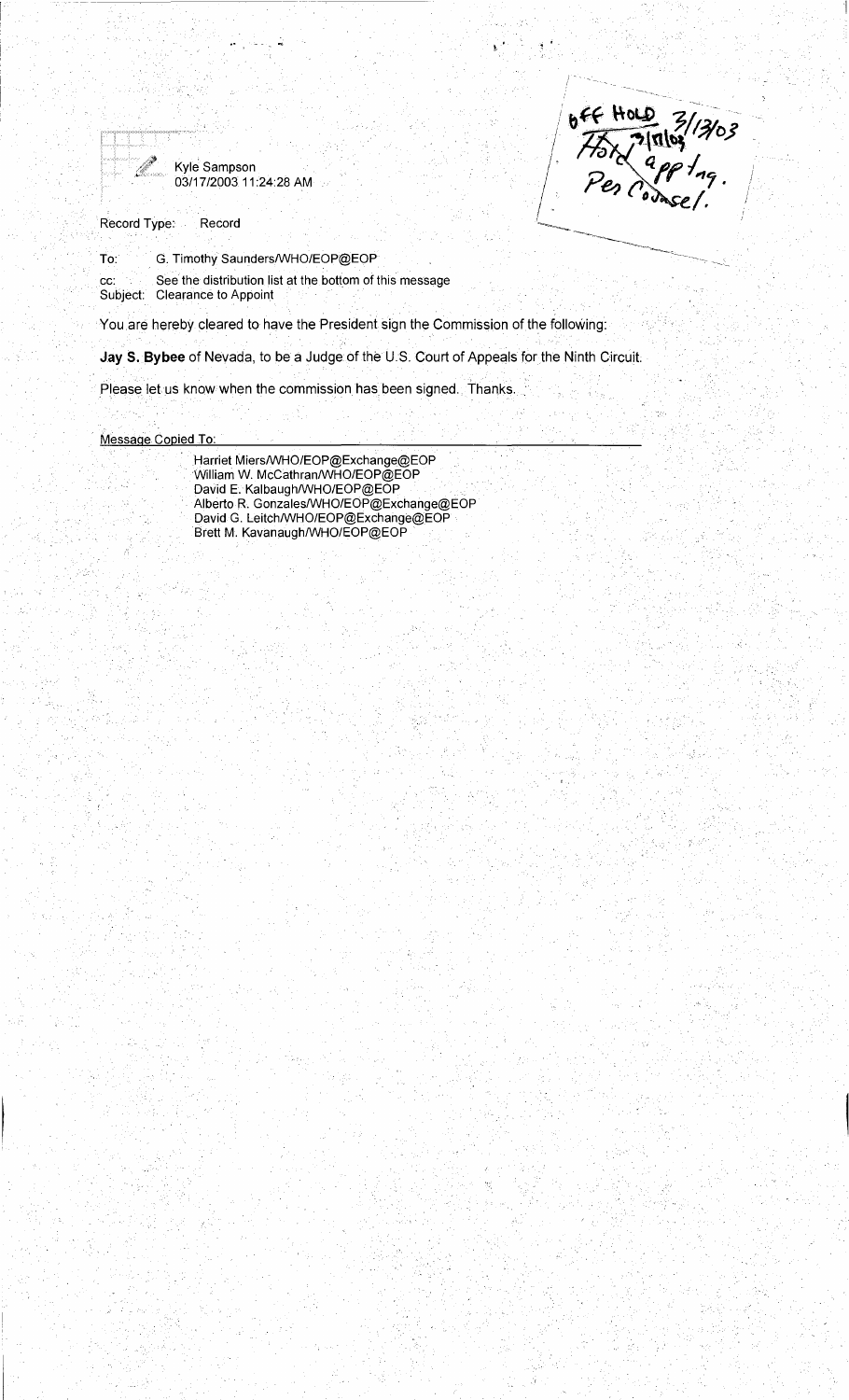|               | President 's Appointments       |  |                            |  |
|---------------|---------------------------------|--|----------------------------|--|
|               | STATUS - C                      |  |                            |  |
| Name          | Title                           |  | Nominated Confirmed Appoin |  |
|               |                                 |  |                            |  |
| BYBEE, Jay S. | United States Circuit Judge for |  | $01/07/03$ 03/13/03        |  |
|               | the Ninth Circuit               |  |                            |  |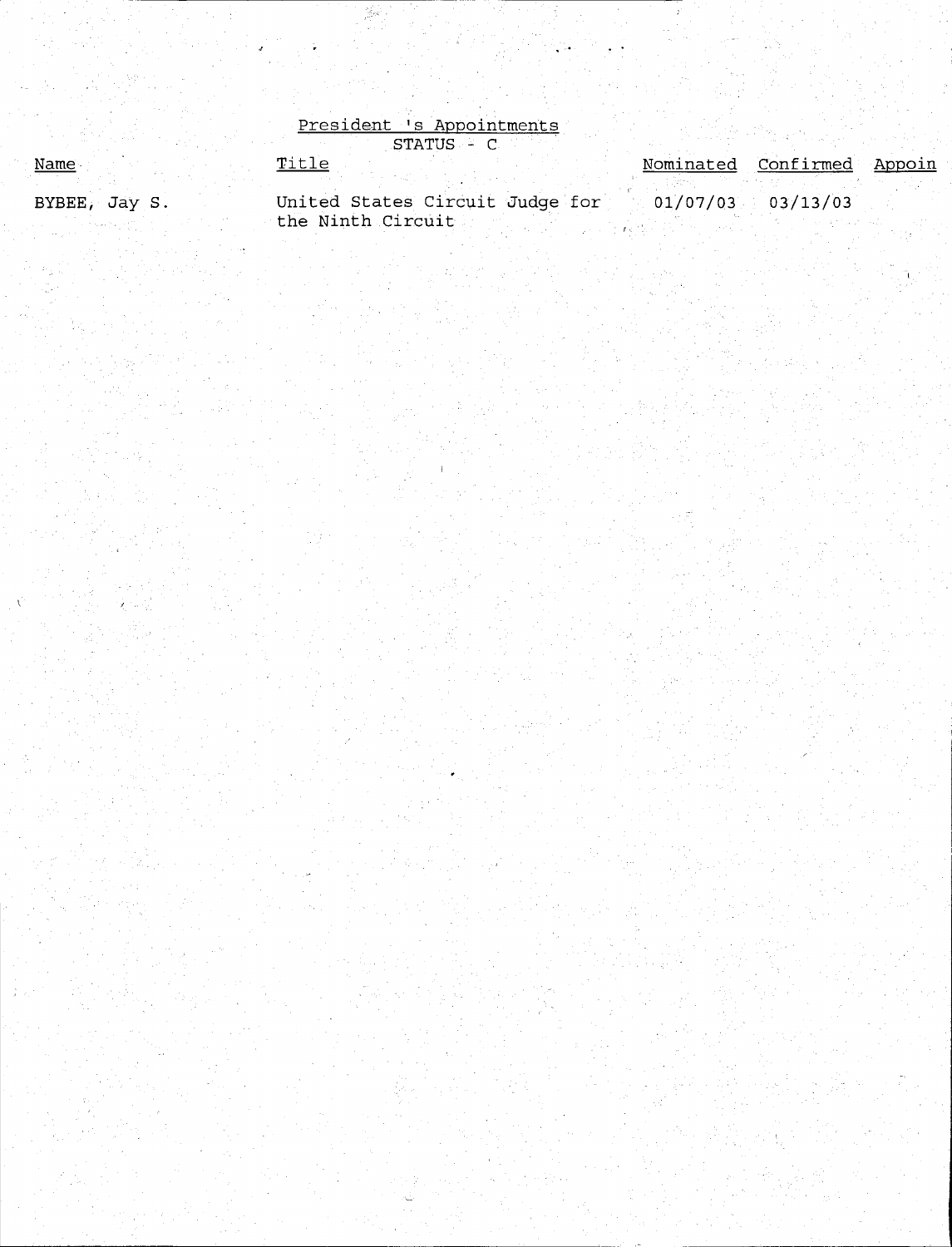| $03/14/03$ 02:02PM |  |
|--------------------|--|
|                    |  |
|                    |  |
|                    |  |

|  | George W. Bush CONFIRMATIONS FOR 03/13/03 |  |
|--|-------------------------------------------|--|
|  |                                           |  |

|                               | (By Last Name)                                                                            |                       |  |
|-------------------------------|-------------------------------------------------------------------------------------------|-----------------------|--|
| <u>Name</u>                   | Title                                                                                     | Confirmed Appointed   |  |
| BREEN, J. Daniel              | United States District Judge for the 8:03/13/03 03/14/03<br>Western District of Tennessee |                       |  |
| BYBEE, Jay S.<br>LHeCD        | United States Circuit Judge for the<br>Ninth Circuit                                      | 03/13/03              |  |
| ERICKSON, Ralph R.            | United States District Judge for the 03/13/03 03/14/03<br>District of North Dakota        |                       |  |
| QUARLES, William D.,<br>. Jr. | United States District Judge for the<br>District of Maryland                              | $03/13/03$ $03/14/03$ |  |
| STEELE, William H.            | United States District Judge for the<br>Southern District of Alabama                      | $03/13/03$ $03/14/03$ |  |
| VARLAN, Thomas A.             | United States District Judge for the 03/13/03 03/14/03<br>Eastern District of Tennessee   |                       |  |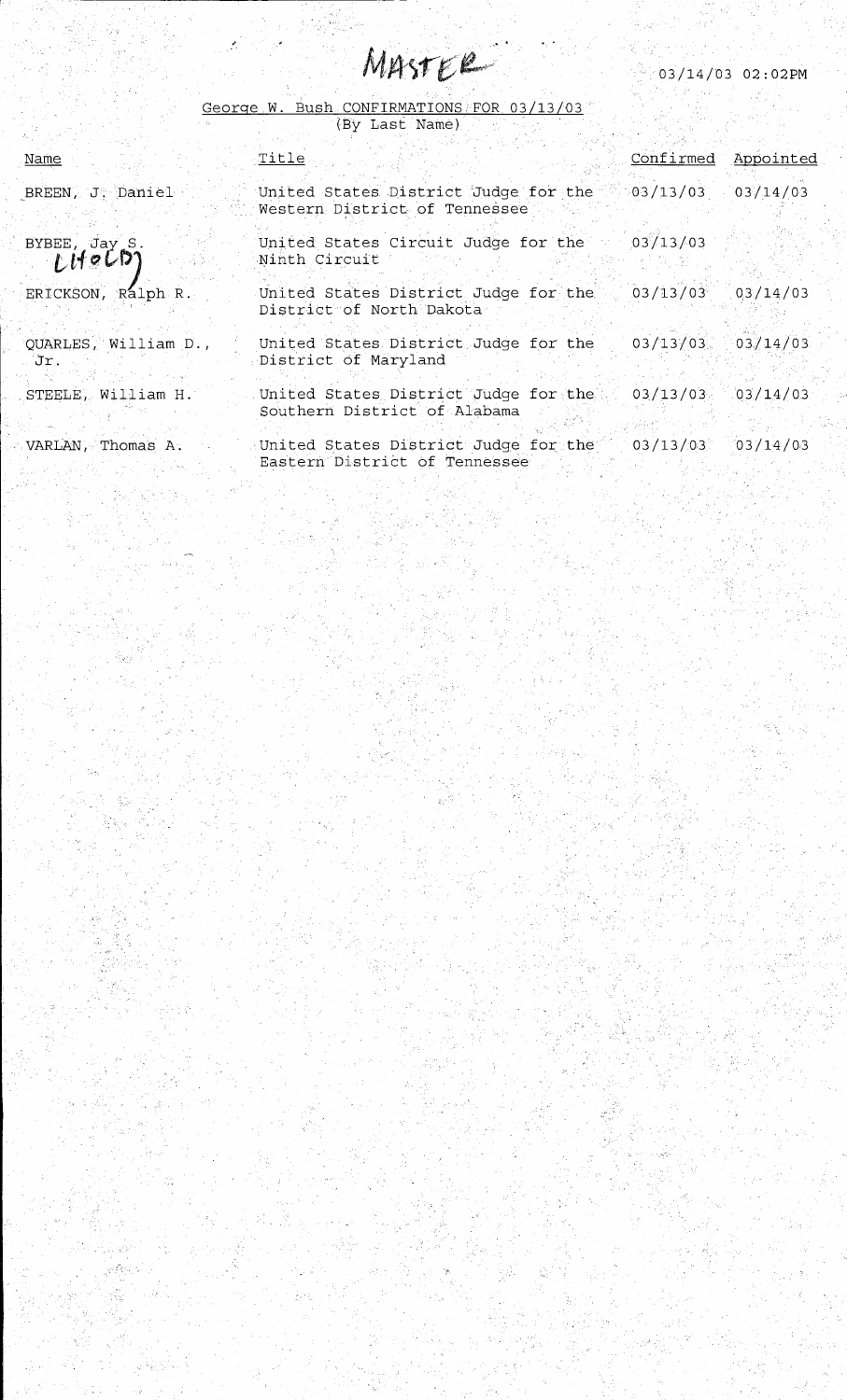MASTER<br>President 's Appointments

| Name                                   | STATUS - C<br>Title                                                                                               |                     | Nominated Confirmed Appoin |  |
|----------------------------------------|-------------------------------------------------------------------------------------------------------------------|---------------------|----------------------------|--|
| BREEN, J. Daniel                       | United States District Judge for 01/07/03 03/13/03<br>the Western District of Tennessee                           |                     |                            |  |
| $X$ BYBEE, Jay S.                      | United States Circuit Judge for 01/07/03 03/13/03<br>the Ninth Circuit                                            |                     |                            |  |
| FRICKSON, Ralph R.                     | United States District Judge for 01/07/03 03/13/03<br>the District of North Dakota                                |                     |                            |  |
| Jr.                                    | $\sim$ QUARLES, William D., United States District Judge for $\sim$ 01/07/03 03/13/03<br>the District of Maryland |                     |                            |  |
| STEELE, William H.<br>$70.55.3114$ AM. | United States District Judge for 01/07/03 03/13/03<br>the Southern District of Alabama                            |                     |                            |  |
| $\blacksquare$ VARLAN, Thomas A.       | United States District Judge for<br>the Eastern District of Tennessee                                             | $01/07/03$ 03/13/03 |                            |  |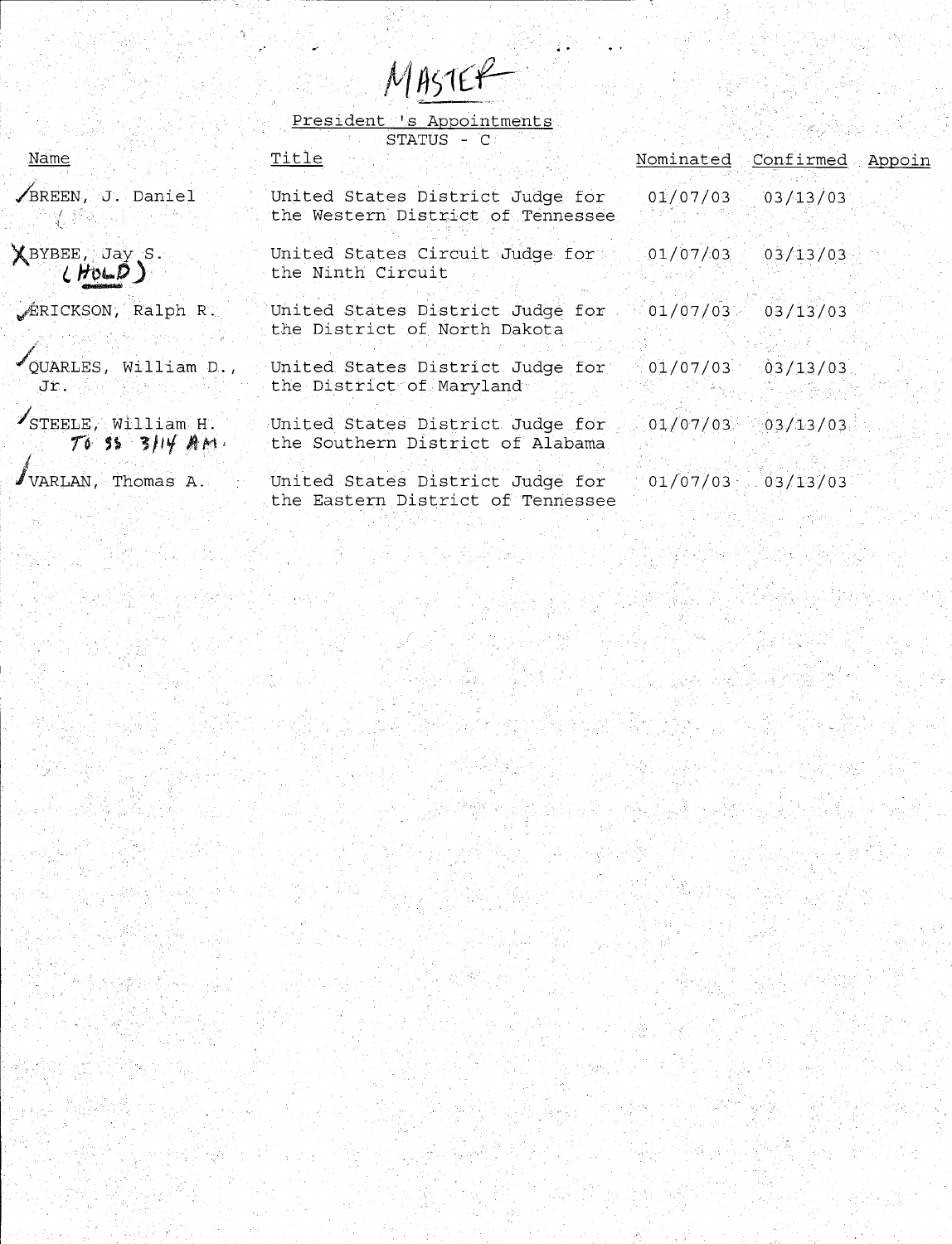|              | Brett M. Kavanaugh<br>03/13/2003 07:06:50 PM |  |
|--------------|----------------------------------------------|--|
|              |                                              |  |
| Record Type: | Record                                       |  |

To: G. Timothy Saunders/\NHO/EOP@EOP

cc: patrick j. bumatay/who/eop@exchange@eop, william w. mccathran/who/eop@eop, edwin *r ..* thomas iii/who/eop@eop · · ·

bcc: Subject: Re: Just confirmed and being delivered ASAPI B Fine on Steels. Do not sign Bybee's until you hear from us.

G. Timothy Saunders

*)* 

|                             | G. Timothy Saunders                                                                                                    |
|-----------------------------|------------------------------------------------------------------------------------------------------------------------|
|                             | 03/13/2003 05:12:16 PM                                                                                                 |
| Record Type:<br>Record      |                                                                                                                        |
| To:                         | Brett M. Kavanaugh/WHO/EOP@EOP, Patrick J. Bumatay/WHO/EOP@Exchange@EOP                                                |
| CC:                         | William W. McCathran/WHO/EOP@EOP, Edwin R. Thomas III/WHO/EOP@EOP<br>Subject: Just confirmed and being delivered ASAP! |
| (b)(6)                      | we're hearing there may be a desire to appoint Steele relatively quickly<br>(b)(6)                                     |
| thanks,<br><b>TIM/CLERK</b> |                                                                                                                        |
|                             | Forwarded by G. Timothy Saunders/WHO/EOP on 03/13/2003 05:10 PM                                                        |
|                             |                                                                                                                        |
|                             | "Haynes, Michelle (Secretary)" < Michelle_Haynes@sec.senate.gov><br>03/13/2003 04:48:36 PM                             |

Record Type: Record

.;

/·

To: \_\_\_\_\_David E. Kalbaugh/WHO/EOP@EOP, G. Timothy Saunders/WHO/EOP@EOP, William W.  $-$  . **McCathran/WHO/EOP@EOP** . 그 그 중 중에서 아이가 되는 것 같은 것이 아니지 아이에 가장 같이 있다.

 $\star$  :

. cc: Subject: Just confirmed and being delivered ASAP!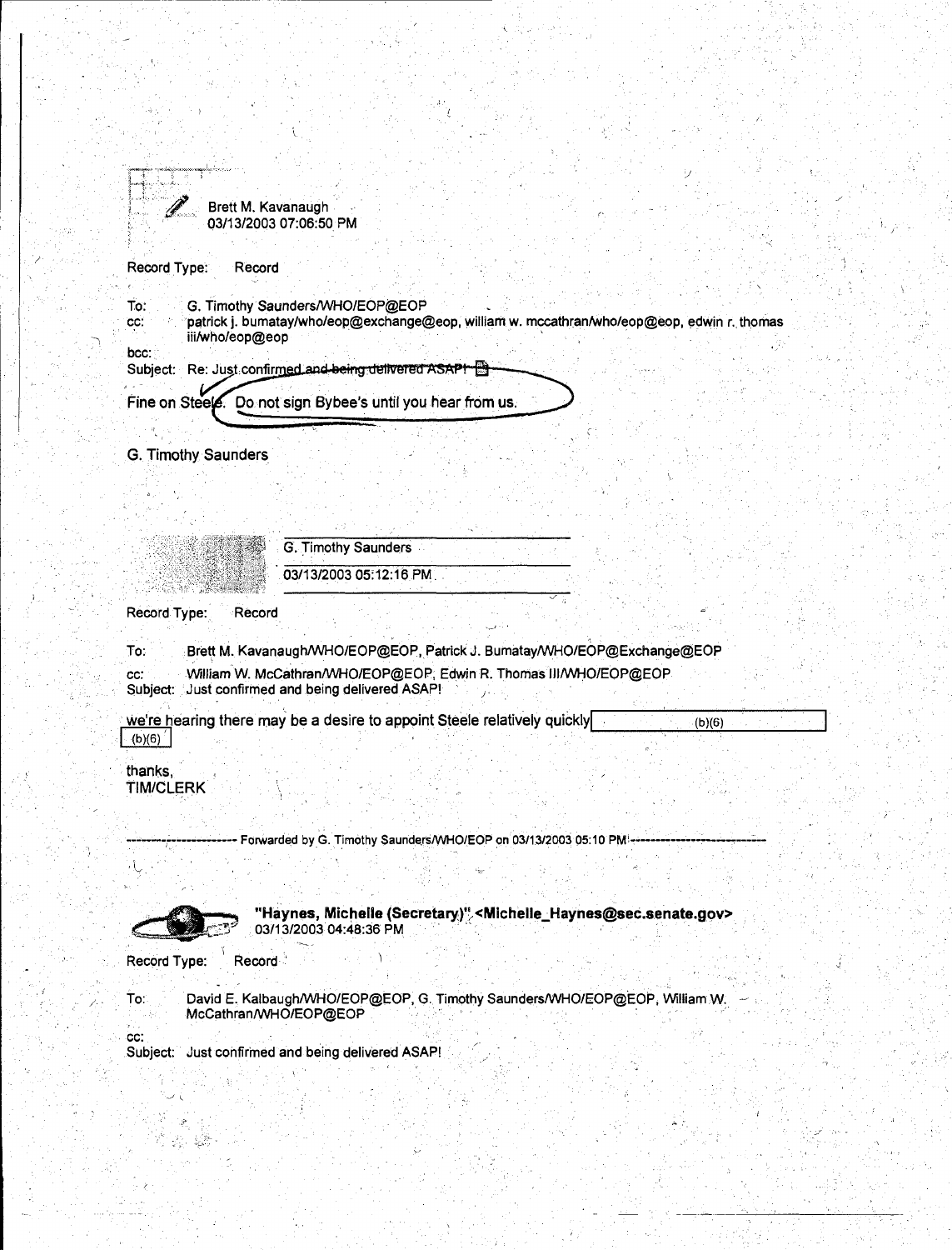... The data on this screen cannot be edited or saved.) Record 2 of 2<br>1.Log 2003637 President GEORGE W. B President GEORGE W. BUS

- 2.Full Name BYBEE, Jay S. 3. Status (F2) N 4. Politics
- 5.Appt Code (F2) PAS
- 6.Announce Date 01/07/03
- 7.Nom Date 01/07/03 8.0n Calendar Y 9.Additional Designation (Y/N) N 10.Conf Date
- 
- 11.Appt/Designation Date 12.Resigned (Y/N)<br>13.Term Expires (Use Alt-F1 to see related Posi  $13.55$  (Use Alt-Fl to see related Position record(s) .) Position (Use Shift-F4 to Zoom Position(s).)
	- 933 United States Circuit Judge for the Ninth Circuit
- 14.Area of Responsibility
- 15.Nom language

Jay S. Bybee, of Nevada, to be United States Circuit Judge for the Ninth Circuit, vice Procter R. Hug, Jr., retired.

15.Comments

JSBybee currently an Assistant Attorney General. PRHug, Jr. ret'd 1/1/02, per Sheila Joy.